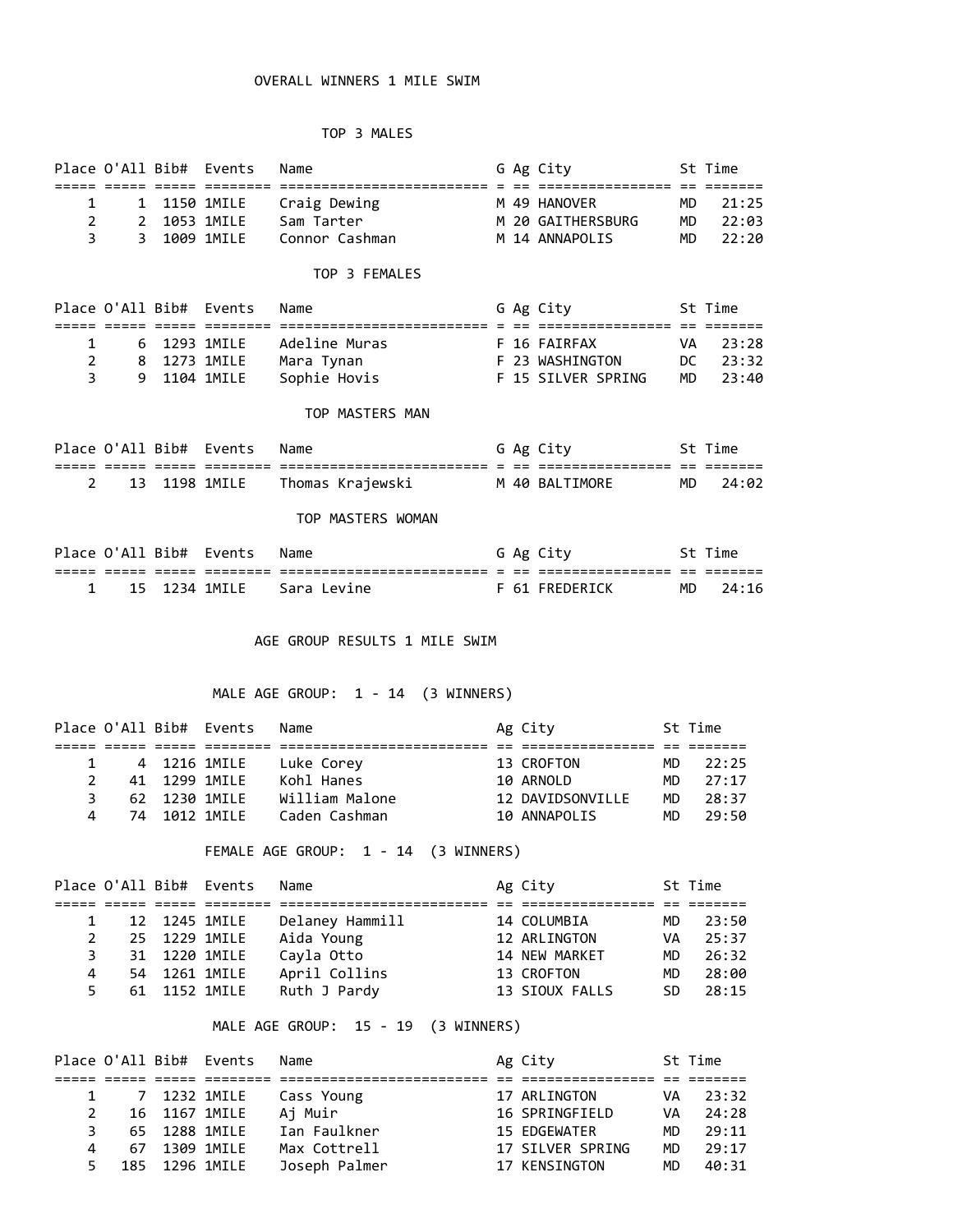FEMALE AGE GROUP: 15 - 19 (3 WINNERS)

|    |                | Place O'All Bib# Events | Name            | Ag City          |     | St Time |
|----|----------------|-------------------------|-----------------|------------------|-----|---------|
|    |                |                         |                 |                  |     |         |
|    |                | 11 1145 1MILE           | Morgan Oehler   | 19 ELKRIDGE      | MD. | 23:49   |
|    | 69 1280 1MILE  |                         | Peyton Bergeron | 15 CHESTER       | MD. | 29:22   |
| ٦. | 80 1242 1MILE  |                         | Kristen Gload   | 18 SILVER SPRING | MD. | 30:36   |
| 4  | 167 1214 1MTLF |                         | liz Kern        | 19 AI FXANDRTA   | VA  | 38:22   |

MALE AGE GROUP: 20 - 24 (3 WINNERS)

|    |  | Place O'All Bib# Events | Name            | Ag City       |     | St Time |
|----|--|-------------------------|-----------------|---------------|-----|---------|
|    |  |                         |                 |               |     |         |
|    |  | 5 1237 1MILE            | Louis Levine    | 22 BALTIMORE  | MD. | 22:28   |
|    |  | 42 1325 1MILE           | Kavin Walker    | 22 BALTIMORE  | MD. | 27:19   |
| 3. |  | 56 1312 1MILE           | Ronan Corgel    | 23 WASHINGTON | DC. | 28:04   |
| 4  |  | 77 1316 1MILE           | Matthew Heacock | 23 ANNAPOLIS  | MD. | 30:22   |
| 5. |  | 104 1166 1MILE          | Connor Ott      | 23 DOVER      | DF  | 32:40   |

FEMALE AGE GROUP: 20 - 24 (3 WINNERS)

|               |    |               | Place O'All Bib# Events | Name             | Ag City            |           | St Time |
|---------------|----|---------------|-------------------------|------------------|--------------------|-----------|---------|
|               |    |               |                         |                  |                    |           |         |
|               |    |               | 20 1207 1MILE           | Gwynnie Lamastra | 22 ATLANTA         | GA        | 25:15   |
| $\mathcal{P}$ |    | 55 1178 1MILE |                         | Jade Chen        | 20 OAKTON          | VA        | 28:02   |
|               | 87 | 1034 1MILE    |                         | Allison Grillo   | 23 MOUNT AIRY      | MD.       | 31:00   |
|               | 97 |               | 1060 1MILE              | Natalie Yoder    | 20 FAIRFAX STATION | <b>VA</b> | 32:00   |
| 5.            |    |               | 106 1257 1MILE          | Haley Farrie     | 24 KNOXVILLE       | MD        | 32:44   |

MALE AGE GROUP: 25 - 29 (3 WINNERS)

|   |     | Place O'All Bib# Events | Name             | Ag City         |     | St Time |
|---|-----|-------------------------|------------------|-----------------|-----|---------|
|   |     |                         |                  |                 |     |         |
|   |     | 10 1051 1MILE           | Austin Taylor    | 25 COLUMBIA     | MD. | 23:44   |
| 2 |     | 43 1306 1MILE           | Kempsey Clark    | 28 GAITHERSBURG | MD. | 27:22   |
|   | 170 | 1194 1MILE              | Greg Abendschoen | 25 CATONSVILLE  | MD  | 38:44   |
|   | 180 | 1300 1MILE              | Neal Matthews    | 26 STEVENSVILLE | MD. | 39:59   |
|   |     | 182 1268 1MILE          | Josue Angulo     | 29 CHANTILLY    | VA  | 40:10   |

FEMALE AGE GROUP: 25 - 29 (3 WINNERS)

|   |               | Place O'All Bib# Events | Name           | Ag City                |     | St Time |
|---|---------------|-------------------------|----------------|------------------------|-----|---------|
|   |               |                         |                |                        |     |         |
|   |               | 14 1225 1MILE           | Haley Fournier | 25 FREDERICK           | MD. | 24:06   |
|   |               | 21 1315 1MILE           | Allyson Long   | 28 FREDERICK           | MD  | 25:24   |
|   | 27 1031 1MILE |                         | Kathryn Rownd  | 27 BALTIMORE           | MD  | 25:46   |
| 4 | 36 1136 1MILE |                         | Lauren Meyer   | 28 ANNAPOLIS JUNCTI MD |     | 26:58   |
|   |               | 126 1111 1MILE          | Elisabeth Kerr | 26 LAUREL              | MD  | 34:53   |

MALE AGE GROUP: 30 - 34 (3 WINNERS)

|                |                | Place O'All Bib# Events | Name             | Ag City       |     | St Time |
|----------------|----------------|-------------------------|------------------|---------------|-----|---------|
|                |                |                         |                  |               |     |         |
|                | 29 1307 1MILE  |                         | Jason George     | 32 GERMANTOWN | MD. | 26:02   |
|                |                | 59 1326 1MILE           | Pete Letteney    | 33 ARNOLD     | MD  | 28:11   |
| 3.             |                | 96 1138 1MILE           | Robert Harris    | 34 BALTIMORE  | MD. | 31:43   |
| $\overline{4}$ | 142 1173 1MILE |                         | Matthew Thompson | 34 BALTIMORE  | MD. | 36:01   |
| 5.             | 179 1190 1MILE |                         | Robert Pichard   | 30 WASHINGTON | DC. | 39:51   |
|                |                |                         |                  |               |     |         |

FEMALE AGE GROUP: 30 - 34 (3 WINNERS)

| ldle                |                 | LD#             | Tvents                | Name                                                    | А٤           |                                      |               | ıme                |
|---------------------|-----------------|-----------------|-----------------------|---------------------------------------------------------|--------------|--------------------------------------|---------------|--------------------|
| ___<br>___<br>----- | _____<br>------ | ______<br>_____ | ________<br>_________ | --------------------------<br>------------------------- | ___<br>$- -$ | ________________<br>---------------- | $ -$<br>$- -$ | _______<br>------- |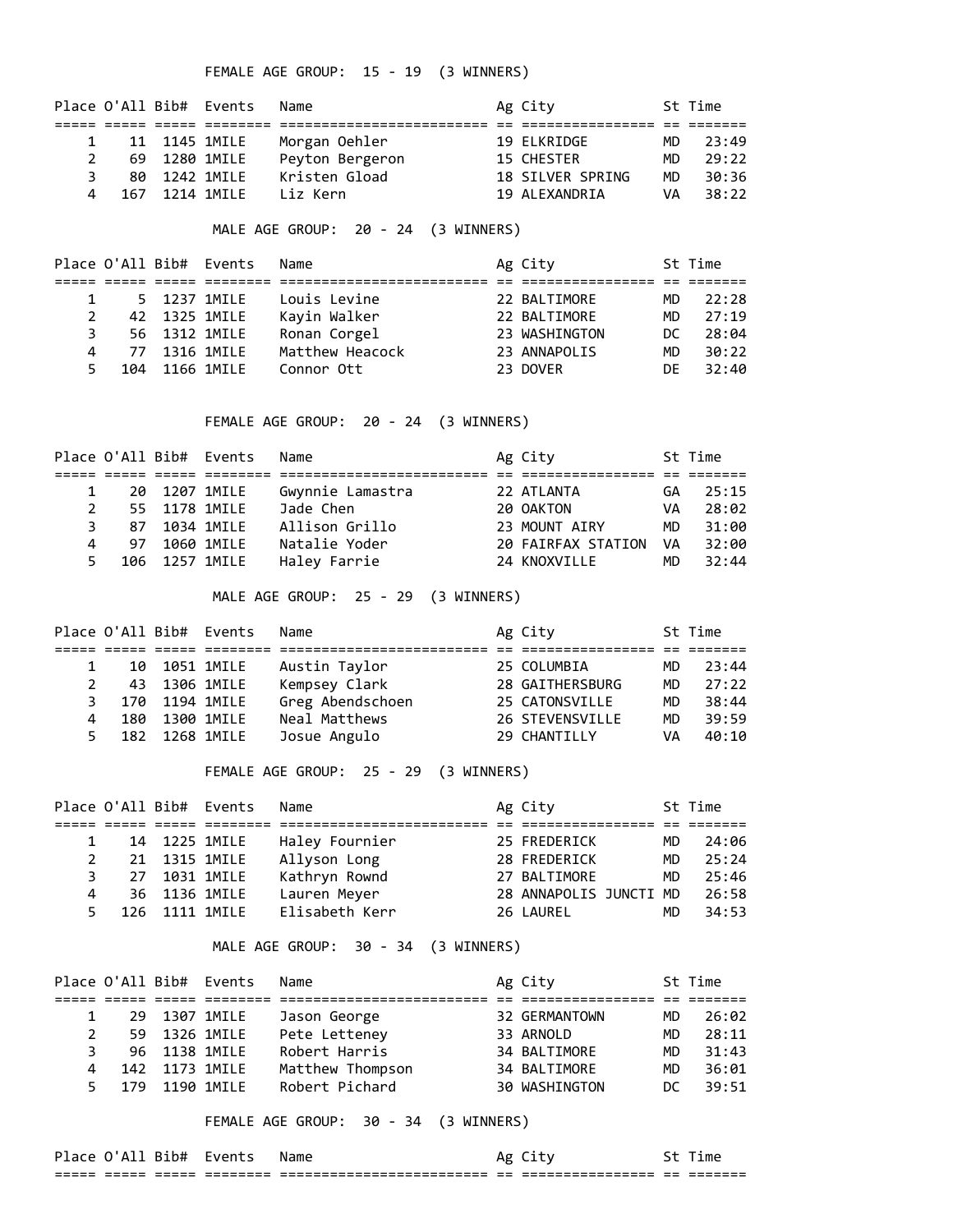|  | 33 1048 1MILE    | Abigail Paules    | 31 RICHMOND      | VA   | - 26 : 54 |
|--|------------------|-------------------|------------------|------|-----------|
|  | 51 1128 1MILE    | Meggie Lawson     | 30 HOBOKEN       | NJ 1 | 27:50     |
|  | 89 1317 1MILE    | Kendra Williams   | 32 SILVER SPRING | MD.  | 31:08     |
|  | 4 136 1062 1MILE | Dale Bostwick     | 33 CHANTILLY     | VA   | 35:32     |
|  | 5 155 1036 1MILE | Ana Marie Tinsler | 34 WASHINGTON    |      | DC 36:53  |

MALE AGE GROUP: 35 - 39 (3 WINNERS)

|    |  | Place O'All Bib# Events | Name           | Ag City                |     | St Time |
|----|--|-------------------------|----------------|------------------------|-----|---------|
|    |  |                         |                |                        |     |         |
|    |  | 38 1253 1MILE           | Kraig Gass     | 39 WINCHESTER          | VA  | 27:02   |
| 2  |  | 46 1219 1MILE           | Matthew Otto   | 39 NEW MARKET          | MD. | 27:33   |
| 3. |  | 57 1141 1MILE           | Brendan Danner | 39 FERNANDINA BEACH FL |     | 28:07   |
| 4  |  | 75 1078 1MILE           | James Conner   | 37 CROFTON             | MD  | 30:00   |
| 5. |  | 120 1160 1MTIF          | Judah Clark    | 36 ODENTON             | MD. | 34:28   |

## FEMALE AGE GROUP: 35 - 39 (3 WINNERS)

|         | Name                                                                                                            |                  |                                                                                         | St Time |
|---------|-----------------------------------------------------------------------------------------------------------------|------------------|-----------------------------------------------------------------------------------------|---------|
|         |                                                                                                                 |                  |                                                                                         |         |
|         | Stephanie Lockhart                                                                                              |                  | MD.                                                                                     | 25:24   |
|         | Becky Dooley                                                                                                    |                  | VA                                                                                      | 27:42   |
|         | Audrey Liapis                                                                                                   |                  | MD.                                                                                     | 32:30   |
|         | Sarah Rains                                                                                                     |                  | VA                                                                                      | 32:43   |
|         |                                                                                                                 |                  | VA                                                                                      | 32:58   |
| 4<br>5. | Place O'All Bib# Events<br>22 1132 1MILE<br>48 1204 1MILE<br>103 1262 1MILE<br>105 1100 1MILE<br>109 1302 1MILE | Michelle Montoya | Ag City<br>35 KENSINGTON<br>36 ARLINGTON<br>37 ARNOLD<br>36 ALEXANDRIA<br>39 ALEXANDRIA |         |

### MALE AGE GROUP: 40 - 44 (3 WINNERS)

|               |     |                | Place O'All Bib# Events | Name              | Ag City         |     | St Time |
|---------------|-----|----------------|-------------------------|-------------------|-----------------|-----|---------|
|               |     |                |                         |                   |                 |     |         |
|               | 121 |                | 1063 1MILE              | James Perritt     | 44 MILLERSVILLE | MD. | 34:34   |
| $\mathcal{P}$ | 127 | 1330 1MILE     |                         | Hermes Caballero  | 44 ANNAPOLIS    | MD. | 35:01   |
| २             |     | 130 1079 1MTIF |                         | Adam Wolfe        | 40 CROFTON      | MD. | 35:11   |
| 4             |     | 141 1112 1MTIF |                         | Paul Kaup         | 44 MILLERSVILLE | MD. | 35:48   |
| 5.            |     |                | 169 1176 1MILE          | Juan Pablo Sartor | 41 CLARKSBURG   | MD. | 38:30   |

FEMALE AGE GROUP: 40 - 44 (3 WINNERS)

|     |   | Name                                                                                                          |                                                          |                                                                                        | St Time |
|-----|---|---------------------------------------------------------------------------------------------------------------|----------------------------------------------------------|----------------------------------------------------------------------------------------|---------|
|     |   |                                                                                                               |                                                          |                                                                                        |         |
|     |   | Linda Cantell                                                                                                 |                                                          | DC.                                                                                    | 29:16   |
|     |   |                                                                                                               |                                                          | DC.                                                                                    | 30:39   |
|     |   |                                                                                                               |                                                          | MD.                                                                                    | 32:21   |
| 114 |   |                                                                                                               |                                                          | VA                                                                                     | 33:33   |
|     |   | Annemarie Simpson                                                                                             |                                                          | MD.                                                                                    | 34:15   |
|     | 4 | Place O'All Bib# Events<br>66 1286 1MILE<br>82 1099 1MILE<br>101 1331 1MILE<br>1197 1MTI F<br>118 1202 1MTI F | Kerrie Burmeister<br>Patricia Cummings<br>Ulrika Swanson | Ag City<br>40 WASHINGTON<br>44 WASHINGTON<br>42 TOWSON<br>42 ALEXANDRIA<br>40 LA PLATA |         |

MALE AGE GROUP: 45 - 49 (3 WINNERS)

|               |                | Place O'All Bib# Events | Name                  | Ag City          |     | St Time |
|---------------|----------------|-------------------------|-----------------------|------------------|-----|---------|
|               |                |                         |                       |                  |     |         |
|               | 23 1144 1MILE  |                         | Michael Gamazaychikov | 48 ELLICOTT CITY | MD. | 25:25   |
| $\mathcal{P}$ |                | 76 1005 1MILE           | Matthew Bella         | 49 FALLS CHURCH  | VA  | 30:22   |
|               | 115 1301 1MILE |                         | Damian Blanck         | 47 BALTIMORE     | MD. | 33:41   |
|               | 128 1123 1MILE |                         | Shane Riley           | 47 EDGEWATER     | MD. | 35:03   |
|               | 135 1278 1MILE |                         | Robert Brennan        | 49 SILVER SPRING | MD. | 35:31   |

## FEMALE AGE GROUP: 45 - 49 (3 WINNERS)

|   |  | Place O'All Bib# Events | Name              | Ag City            |           | St Time |
|---|--|-------------------------|-------------------|--------------------|-----------|---------|
|   |  |                         |                   |                    |           |         |
|   |  | 35 1105 1MILE           | Kristin Wojnovich | 47 HAVERTOWN       | PA.       | 26:57   |
|   |  | 44 1305 1MILE           | Ylva Ihrig        | 49 FAIRFAX STATION | <b>VA</b> | 27:28   |
| ₹ |  | 60 1243 1MILE           | Jennifer Bistrack | 46 ANNAPOLIS       | MD.       | 28:13   |
| 4 |  | 64 1260 1MILE           | Maryann Collins   | 46 CROFTON         | MD.       | 29:02   |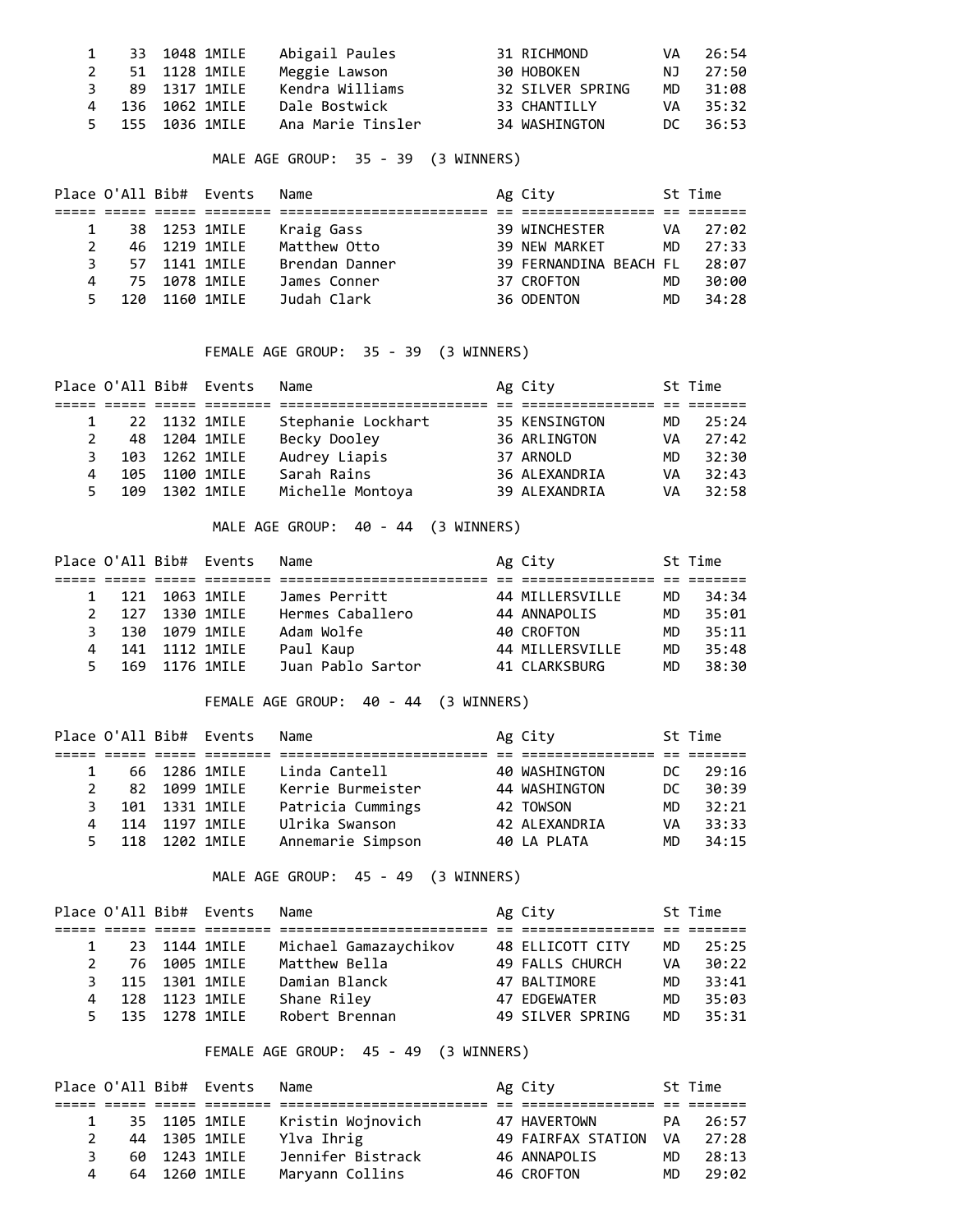MALE AGE GROUP: 50 - 54 (3 WINNERS)

|   |     |               | Place O'All Bib# Events | Name            | Ag City          |     | St Time |
|---|-----|---------------|-------------------------|-----------------|------------------|-----|---------|
|   |     |               |                         |                 |                  |     |         |
|   |     |               | 17 1228 1MILE           | Myles Flint     | 52 RESTON        | VA  | 24:33   |
|   | 19  |               | 1308 1MILE              | James Moore     | 52 COLUMBIA      | MD. | 25:14   |
|   |     | 24 1287 1MTLF |                         | Michael Peckham | 53 FREDERICK     | MD. | 25:30   |
| 4 | 30. |               | 1011 1MILE              | Sean West       | 50 SILVER SPRING | MD. | 26:29   |
|   |     | 32 1019 1MTLF |                         | Jono Marcus     | 52 BETHESDA      | MD. | 26:51   |

FEMALE AGE GROUP: 50 - 54 (3 WINNERS)

|    |               | Place O'All Bib# Events | Name          | Ag City       |     | St Time |
|----|---------------|-------------------------|---------------|---------------|-----|---------|
|    |               |                         |               |               |     |         |
|    | 39 1015 1MILE |                         | Renee Carl    | 50 WASHINGTON | DC. | 27:03   |
| 2  | 49 1090 1MILE |                         | Paige Bauman  | 51 ANNAPOLIS  | MD. | 27:43   |
| 3. | 71 1215 1MILE |                         | Donna Corey   | 53 CROFTON    | MD. | 29:28   |
| 4  | 73 1020 1MILE |                         | Lara Goldmark | 51 BETHESDA   | MD. | 29:38   |
| 5. | 83 1158 1MILE |                         | Julie Minner  | 53 FREDERICK  | MD. | 30:53   |

MALE AGE GROUP: 55 - 59 (3 WINNERS)

|    |               | Place O'All Bib# Events | Name           | Ag City       |     | St Time |
|----|---------------|-------------------------|----------------|---------------|-----|---------|
|    |               |                         |                |               |     |         |
|    |               | 26 1025 1MILE           | Bruce Cormack  | 56 ARLINGTON  | VA  | 25:44   |
|    | 53 1255 1MILE |                         | William Bender | 58 WINCHESTER | VA  | 27:57   |
|    | 68 1148 1MILE |                         | Paul Landon    | 55 FREDERICK  | MD. | 29:18   |
| 4  | 72 1320 1MTLF |                         | Michael Mundt  | 58 ANNAPOLIS  | MD. | 29:33   |
| 5. | 81 1252 1MTLF |                         | Walter Belleza | 55 FULTON     | MD. | 30:37   |

FEMALE AGE GROUP: 55 - 59 (3 WINNERS)

|    |     |            | Place O'All Bib# Events | Name              | Ag City                |     | St Time |
|----|-----|------------|-------------------------|-------------------|------------------------|-----|---------|
|    |     |            |                         |                   |                        |     |         |
|    | 37  |            | 1265 1MILE              | Gladney McKay     | 58 SEVERNA PARK        | MD. | 27:00   |
|    | 40  |            | 1046 1MILE              | Kristina Rebert   | 56 GETTYSBURG          | PA  | 27:07   |
|    | 47  |            | 1283 1MILE              | Marlene Becker    | 55 FAIRFAX             | VA  | 27:36   |
| 4  | 50. | 1321 1MILE |                         | Elizabeth Jiranek | 56 LUTHERVILLE TIMO MD |     | 27:49   |
| 5. |     |            | 58 1157 1MILE           | Susan Mangano     | 58 PITTSTOWN           | NJ. | 28:09   |

MALE AGE GROUP: 60 - 64 (3 WINNERS)

|               |     |               | Place O'All Bib# Events | Name                   | Ag City       |     | St Time |
|---------------|-----|---------------|-------------------------|------------------------|---------------|-----|---------|
|               |     |               |                         |                        |               |     |         |
|               |     | 18 1182 1MILE |                         | Scott Dandrea          | 60 ANNAPOLIS  | MD. | 25:09   |
| $\mathcal{P}$ | 28. |               | 1007 1MILE              | Jim Jacobson           | 61 EDGEWATER  | MD. | 25:50   |
|               |     | 63 1291 1MILE |                         | David Douglass         | 63 COLUMBIA   | MD. | 28:58   |
|               |     | 79 1254 1MILE |                         | Christopher Massonneau | 60 WINCHESTER | VA  | 30:31   |
|               |     | 92 1213 1MTLF |                         | Jon Morris             | 62 ODENTON    | MD. | 31:23   |

### FEMALE AGE GROUP: 60 - 64 (3 WINNERS)

|    |    |                 | Place O'All Bib# Events | Name          | Ag City       |     | St Time |
|----|----|-----------------|-------------------------|---------------|---------------|-----|---------|
|    |    |                 |                         |               |               |     |         |
|    |    | 98 1093 1MILE   |                         | Holly Selby   | 60 BALTIMORE  | MD. | 32:00   |
|    | 99 |                 | 1258 1MILE              | Susan Taylor  | 61 ANNAPOLIS  | MD  | 32:06   |
| 3. |    | 107 1151 1MILE  |                         | Julie A Onisk | 61 BEAR       | DF. | 32:48   |
|    |    | 123 1318 1MILE  |                         | Debra Asberry | 61 EDGEWATER  | MD. | 34:44   |
|    |    | 149 1113 1MTI F |                         | Rebecca Davis | 61 WASHINGTON | DC. | 36:31   |

MALE AGE GROUP: 65 - 69 (3 WINNERS)